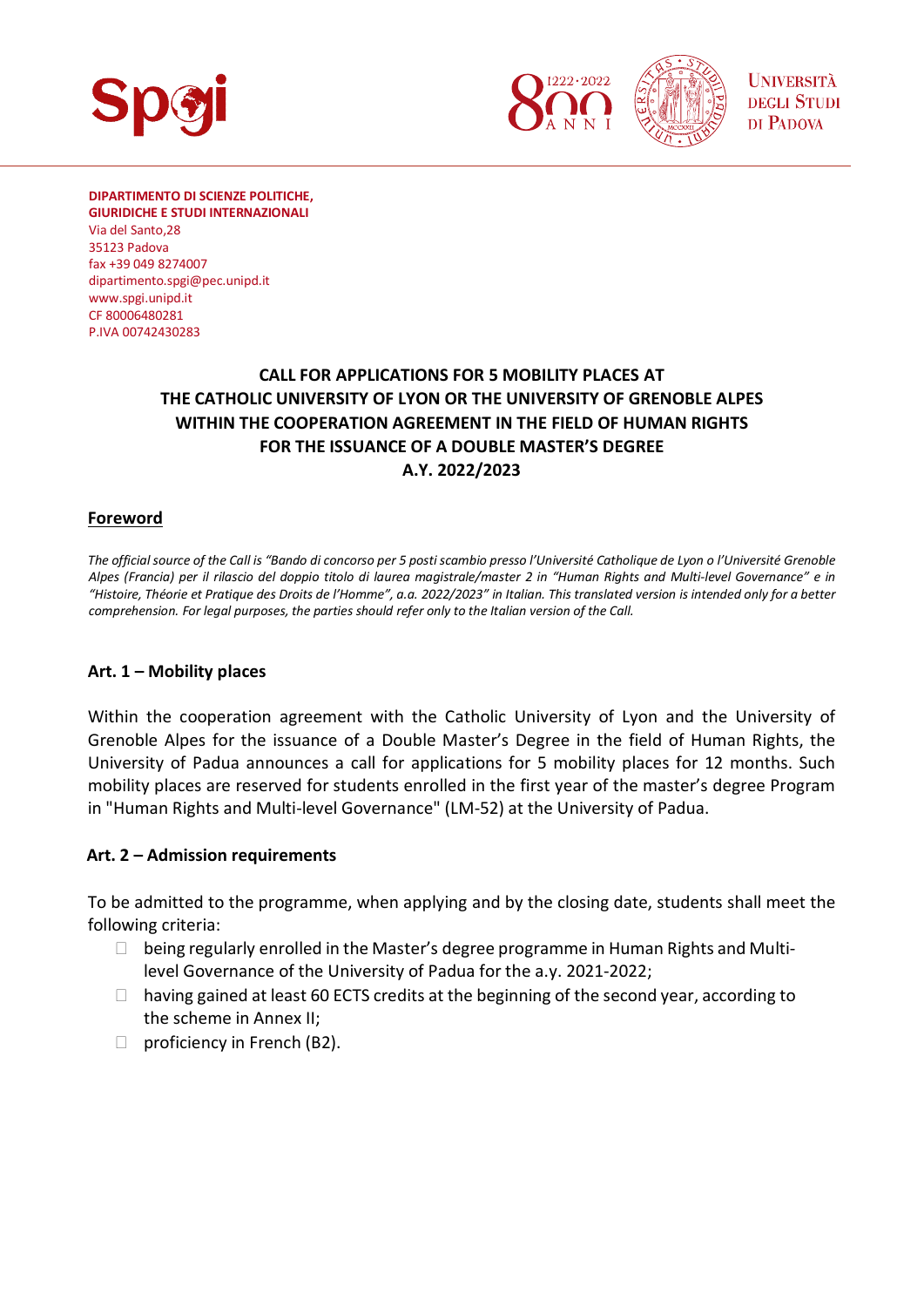The admission of the students with less than 60 ECTS credits will be subject to an additional assessment by the Academic Board of the University of Lyon/Grenoble. Students admitted with this requirement will still have to gain the ECTS credits missing to reach 60 ECTS credits at the University of Padua.

### **Art. 3 – Application procedure**

Students interested in a mobility place shall apply through the annexed form (Annex I), within and not later than **1:00 PM on February 28,, 2022.**

The application form shall be submitted through one of the following options:

1. By ordinary post **(Please note: The date of the postmark will not be taken into consideration)** to the attention of Dr. Blerina Brami.

Università degli studi di Padova

Dipartimento di Scienze Politiche, Giuridiche e Studi Internazionali

Via del Santo, 28 - 35123 Padova

- 2. By hand to Internationalization Office of the Department of Political Science, Law and International Studies, via del Santo 28 – 2st floor, room 02013, from Monday to Friday, from 10:00 am to 1:00 pm. Should the applicant not be able to hand the application form in person, a third party can do it by written proxy. Should this be the case, a copy of the applicant's ID card is also needed;
- 3. By certified e-mail to: [dipartimento.spgi@pec.unipd.it.](mailto:dipartimento.spgi@pec.unipd.it)
- 4. By email to: internazionalizzazione.spgi@unipd.it.

For further information contact Dr Blerina Brami (email internazionalizzazione.spgi@unipd.it.tel. Please put "Double Degree in Lyon/Grenoble" as the email subject; 049 8274082).

Applicants, on their own responsibility, should provide personal information, date and place of birth, permanent address, address for this call for applications purposes, phone number and email address.

The documents listed below shall be annexed to the application form. Failing to do so will result in the exclusion of the applicant from the selection.

 Self-certification of the Master's degree programme, certifying the list of the passed exams with related marks and ECTS credits gained;

Motivation letter explaining the reasons why the applicant wishes to participate;

 European curriculum vitae format in English (available online at: [http://europass.cedefop.europa.eu/en/documents/curriculum-vitae\)](http://europass.cedefop.europa.eu/en/documents/curriculum-vitae);

Copy of a valid Passport or Identity card;

For non-EU citizens: copy of a valid residence permit.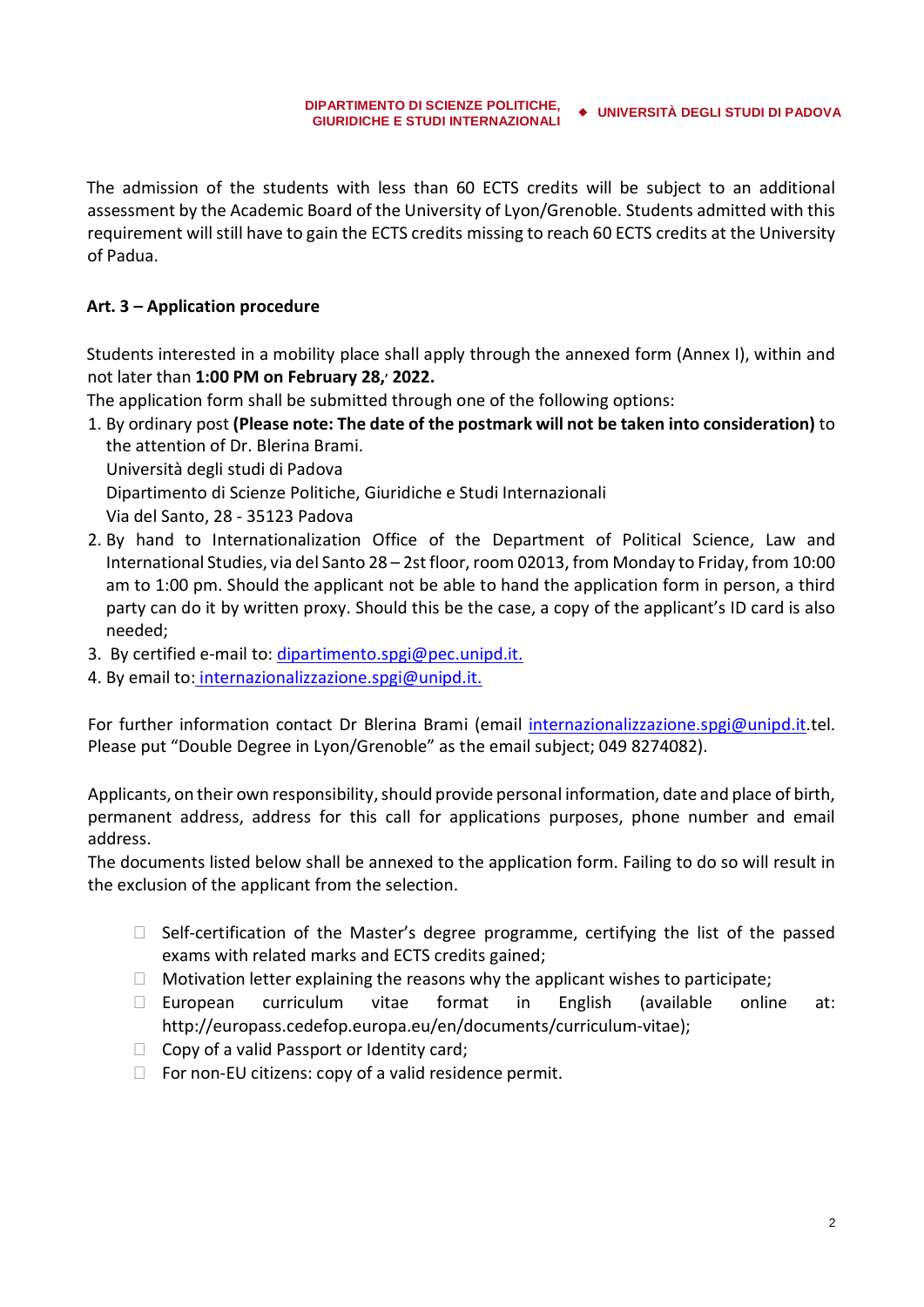Application forms lacking the requested data and/or documents shall be invalid and the applicant shall be excluded from the selection.

### **Art. 4 – Selection criteria**

The application forms considered valid shall be assessed by a Committee according to the following criteria:

- <sup>q</sup> Weighted average of the grades of the exams taken in the master's degree programme
- <sup>q</sup> Motivation letter;
- <sup>q</sup> Curriculum vitae;
- <sup>q</sup> Knowledge of French language;
- □ Interview;
- <sup>q</sup> Other academic qualifications.

The interview date is scheduled **on March 11, 2022 at 11.00 am** in the Office of Prof Paolo De Stefani in Via del Santo 77, 1st floor. Candidates should be in possession of their ID card. Candidates failing to attend the interview shall automatically be excluded from the selection.

#### **Art. 5 – Selection procedure and ranking list**

The Committee shall draw up the ranking list. Assessment criteria are outlined below:

- $\triangleright$  From 0 to 40 points: weighted average marks;
- $\triangleright$  From 0 to 10 points: other academic qualifications;
- $\triangleright$  From 0 to 40 points: motivation letter, curriculum and interview;
- ÿFrom 0 to 10 points: Knowledge of French language.

The minimum score required to be inserted in the ranking list is 60/100.

The ranking list shall be published at the Internationalization Office of the Department of Political Science, Law and International Studies, via del Santo 28 – 1st floor, and on the Department's website <http://www.spgi.unipd.it/didattica/mobilita-internazionale/doppio-diploma> on **March 18, 2021.** These are the only means of communication. Candidates will not receive personal communication, neither written nor by telephone.

The selected candidates must present themselves at the place and time reported in the final ranking list for formal acceptance, according to the form specially prepared by the competent office. Should a selected candidate withdraw the place or fail to accept the place within the fixed term, the following eligible candidate on the ranking list shall be awarded the place.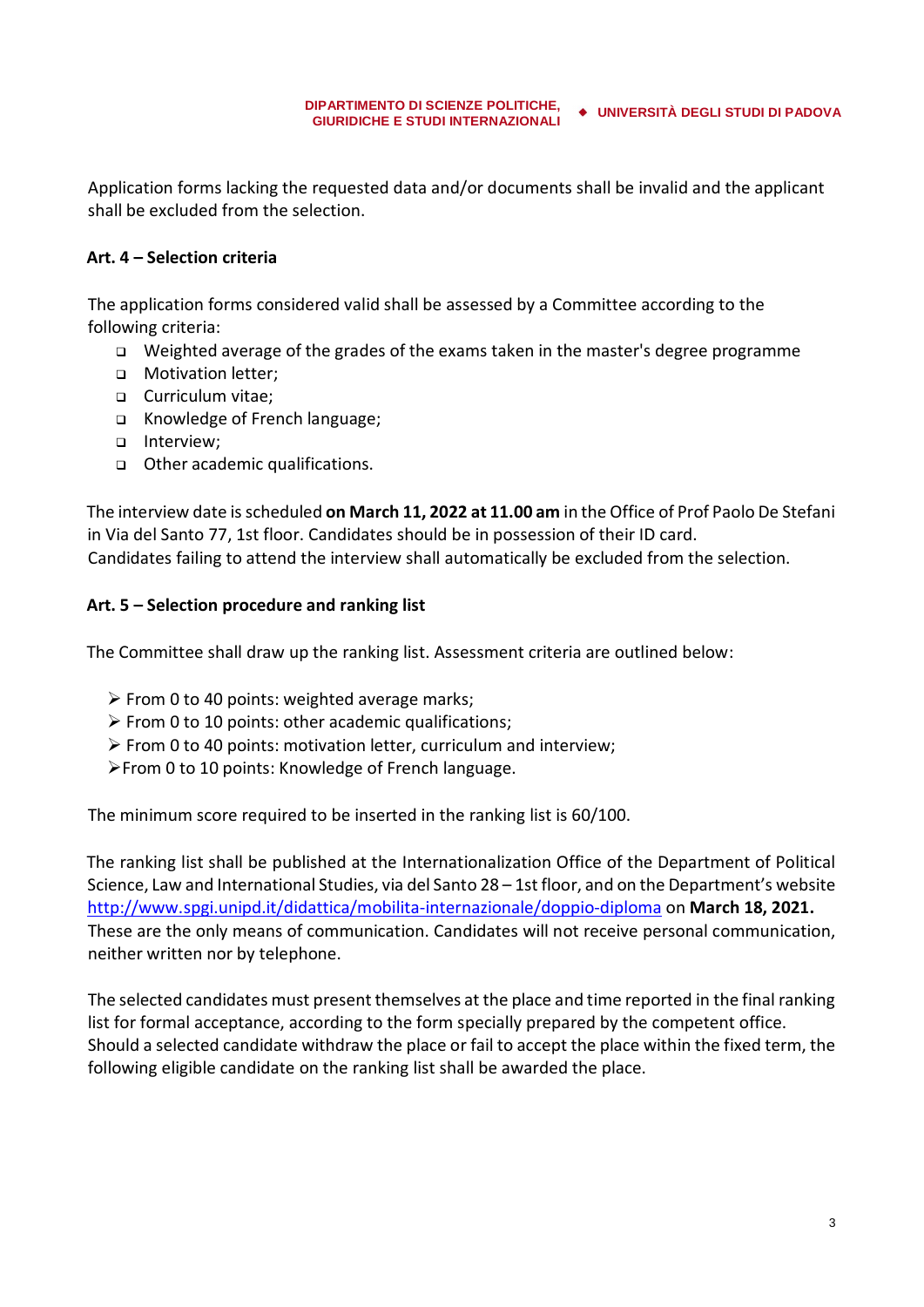#### **Art. 6 – Financial support**

The selected students will be recognized as Erasmus+ students with the consequent benefit of the Erasmus grant and all the integrations provided for by national, regional and university regulations.

The financial support depends on the actual number of days spent at the host university, up to a maximum of 12 monthly financial support (360 days).

The financial support is subject to the annual approval of the University of Padua.

Before departure, selected students should sign the financial agreement stating the amount of and the way in which the financial support is issued.

The scholarship is strictly connected to the participation to the programme and the attainment of the two degrees.

Selected students shall be exempted from paying fees at the host university, but they should be regularly enrolled at the University of Padua and therefore continue to pay its fees.

#### **Art. 7 – Study Plan**

Following consultation with the professors of both the University of Padua and the host university, selected students should draft a study plan (Learning Agreement) of the activities to carry out abroad. The Learning Agreement shall be drafted before the departure and, if necessary, be promptly updated after the departure.

In order to obtain the double degree, students must gain 60 ECTS credits in Padua and 60 ECTS credits in Lyon/Grenoble, in total 120 ECTS credits (including 18 ECTS credits of the final examination).

The study plan is defined in the Annex II.

At the University of Lyon/Grenoble classes will be delivered in French

### **Art. 8 - Refinement of enrolment at the host university**

In order to finalize the enrolment the host University may ask the selected candidate to produce the following documents translated into French:

- enrolment certificate with exams of the Master's degree course;

- bachelor degree diploma (first cycle degree diploma);

- certificate with exams of the bachelor degree;

- high school diploma;

- school report from the last year of secondary/high school;

Additional documents may be required based on procedures established by the host university.

Selected students are responsible for the preparation of the documents and for the completion of the enrolment procedure within the deadlines established by the host university.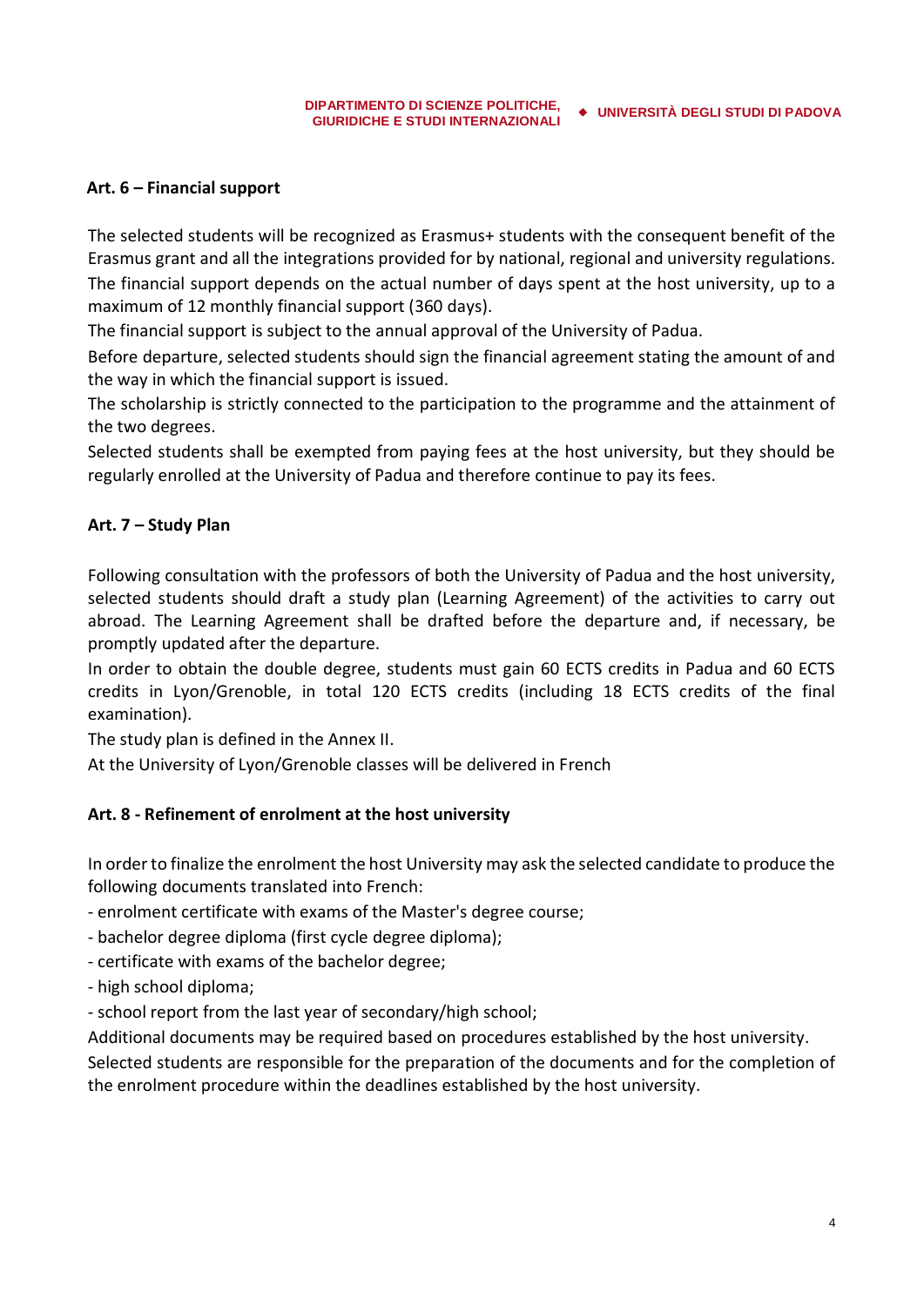**ANNEX I**

## **CALL FOR APPLICATIONS FOR 5 MOBILITY PLACES AT THE CATHOLIC UNIVERSITY OF LYON OR THE UNIVERSITY OF GRENOBLE ALPES WITHIN THE COOPERATION AGREEMENT IN THE FIELD OF HUMAN RIGHTS FOR THE ISSUANCE OF A DOUBLE MASTER'S DEGREE A.Y. 2022/2023**

#### **APPLICATION FORM**

The application form must be submitted in the manner indicated in Art. 3 in this Call, to the Internationalisation Office of the Department of Political Science, Law and International Studies, via del Santo 28 - second floor, room 02 013 - 35128 Padua, **no later than February 28, 2021 (1:00 pm).**

| Enrolled in the <b>Enrolle Enrolled</b> in the <b>Enrolle Enrolle Academic</b> |                                                                    |  | year of Master's | Degree | in |
|--------------------------------------------------------------------------------|--------------------------------------------------------------------|--|------------------|--------|----|
| Student number ____________________<br>$\bullet$                               | Academic year of first enrollment in the Master's Degree: 20 /20 ; |  |                  |        |    |

Additional information:

- Has the applicant already participated in an Erasmus+ Mobility programme or other international mobility programmes?

Yes No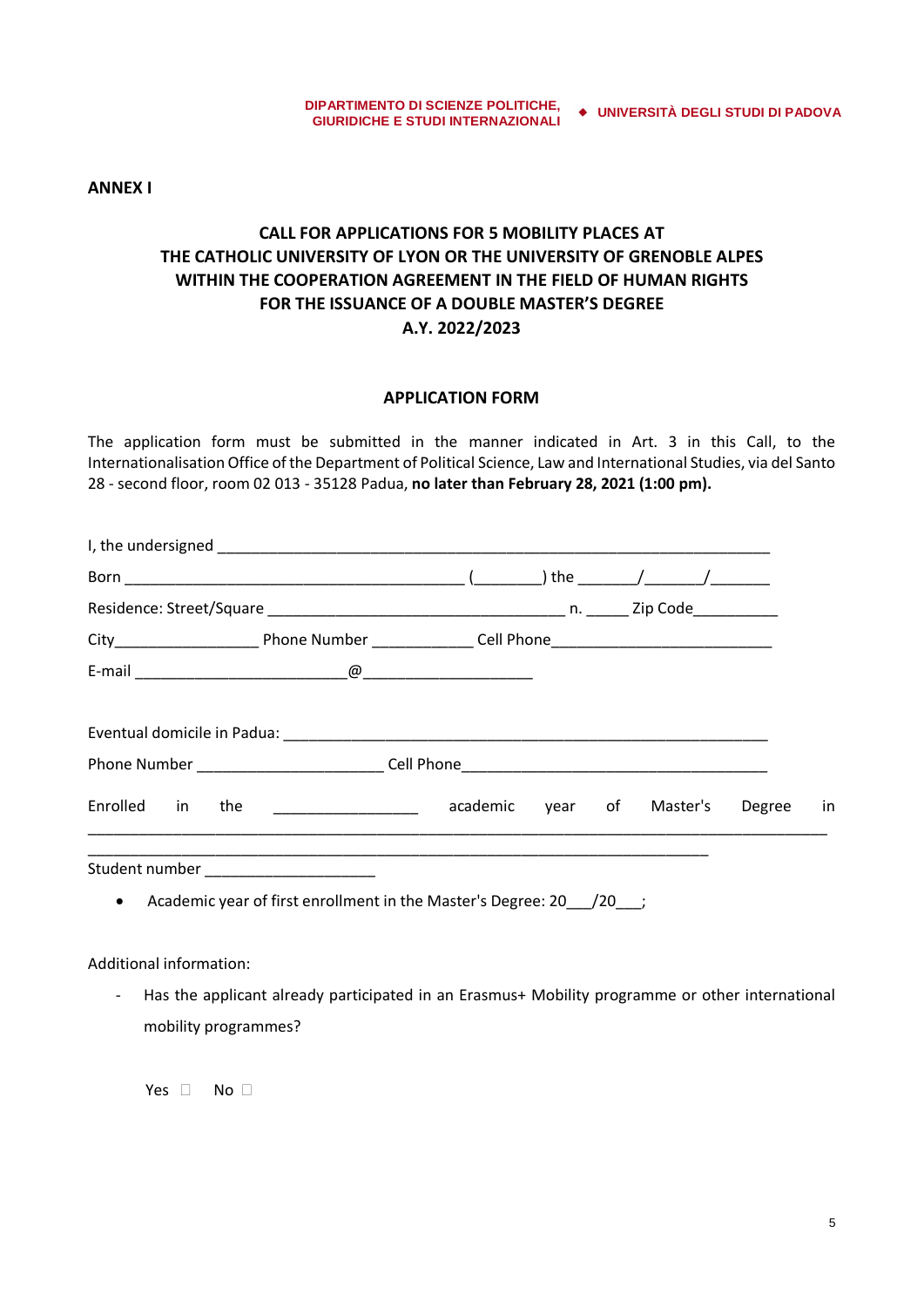-If so, at which host university (name of the university and the foreign country)?

\_\_\_\_\_\_\_\_\_\_\_\_\_\_\_\_\_\_\_\_\_\_\_\_\_\_\_\_\_\_\_\_\_\_\_\_\_\_\_\_\_\_\_\_\_\_\_\_\_\_\_\_\_\_\_\_\_\_\_\_\_\_\_\_\_\_\_\_\_\_\_\_\_\_\_\_\_\_\_\_

-For how many months?\_\_\_\_\_\_\_\_\_\_\_

#### **HEREBY A S K**

to be admitted to the selection for 5 mobility places at the Catholic University of Lyon or the University of Grenoble Alpes within the cooperation agreement in the field of Human Rights for the issuance of a double master's degree for the a.y. 2022/2023, reserved forstudents enrolled in the first year of the Master's Degree Program in "Human Rights and Multi-level Governance" at the University of Padua.

I undertake to benefit the exchange place for the entire period in accordance with the conditions laid down in this call for application.

In addition to the above information, I enclose the documentation required by the call hereto, as follows:

 Self-certification of the Master's degree programme, listing the passed exams with related marks and ECTS credits gained (for the a.y. 2021-2022;

Motivation letter;

Curriculum vitae (http://europass.cedefop.europa.eu/en/documents/curriculum-vitae);

Copy of an identity document;

Other academic qualifications relevant for the candidate.

I consent to the use of my personal data, in observance of Legislative Decree 196/2003 and subsequent amendments and integrations, for the fulfilment of obligations connected to this procedure.

Place and date: \_\_\_\_\_\_\_\_\_\_\_\_\_\_\_\_\_\_\_\_\_\_\_\_\_\_\_\_\_\_\_\_\_

The Declarant (legible signature):  $\blacksquare$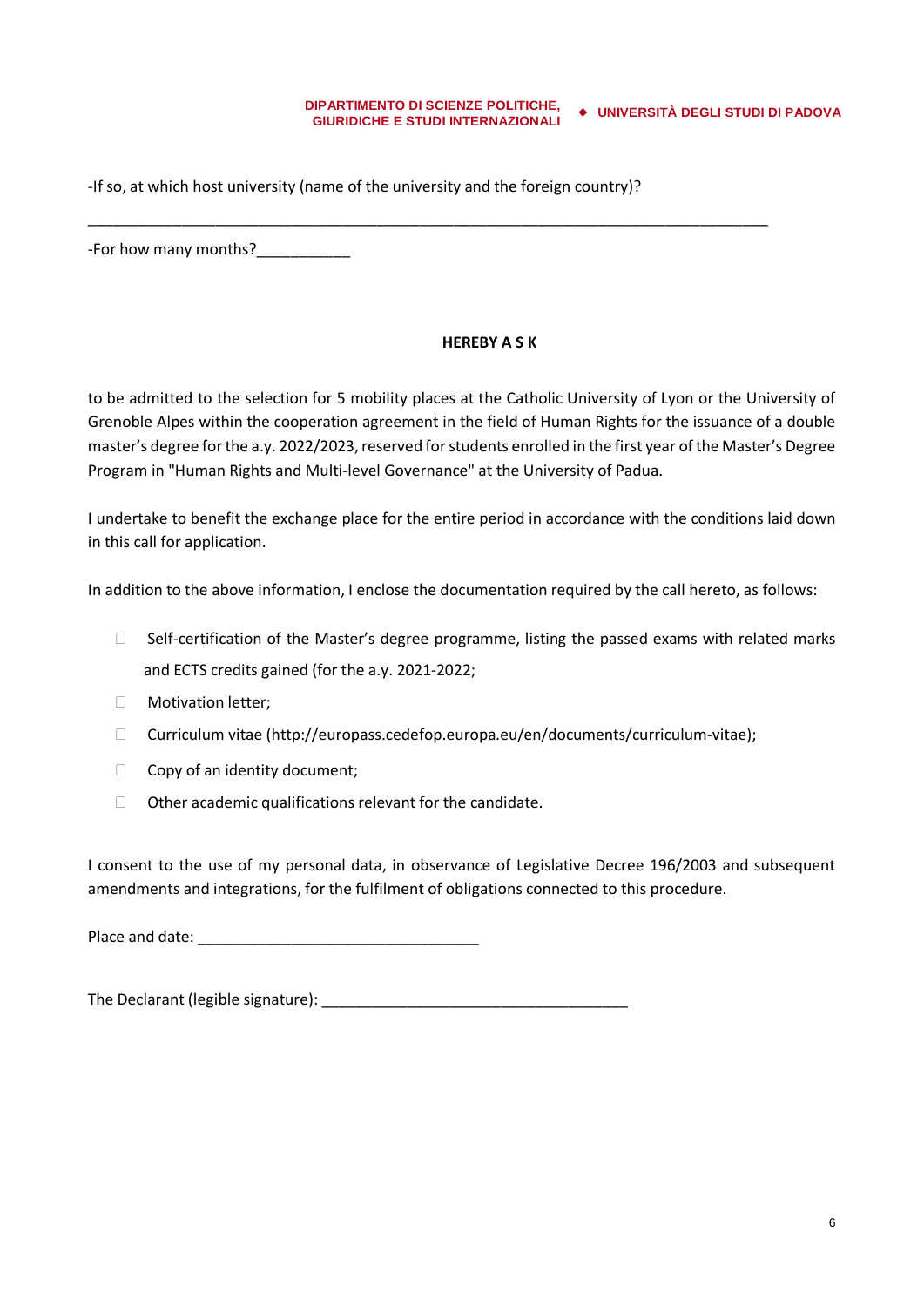## **ANNEX II Padova students who complete the course in Lyon Catholique University (UCLy) A.Y. 2022/2023**

| Classes and exams to be passed                                           | <b>ECTS CREDITS</b> |  |  |  |  |
|--------------------------------------------------------------------------|---------------------|--|--|--|--|
| YEAR 1 (AT UNIPD)                                                        |                     |  |  |  |  |
| Choose two out of the following four exams:                              | 12                  |  |  |  |  |
| Economic globalization and human rights (6 ECTS)                         |                     |  |  |  |  |
| Statistics for Social Science (6 ECTS)                                   |                     |  |  |  |  |
| Microfinance for social change (6 ECTS)                                  |                     |  |  |  |  |
| Economics of human capital (6 ECTS)                                      |                     |  |  |  |  |
| International law of human rights                                        | 9                   |  |  |  |  |
| Human Rights in International Politics                                   | 12                  |  |  |  |  |
| Women's human rights OR Refugee human rights protection OR               | 6                   |  |  |  |  |
| Children's Rights                                                        |                     |  |  |  |  |
| Culture, society and human rights, OR Religions and human rights         | 6                   |  |  |  |  |
| Foreign language: Choose one out of the following:                       | 6                   |  |  |  |  |
| Advanced French Language                                                 |                     |  |  |  |  |
| Advanced Spanish Language                                                |                     |  |  |  |  |
| Advanced German Language                                                 |                     |  |  |  |  |
| Portuguese Language                                                      |                     |  |  |  |  |
| Russian Language                                                         |                     |  |  |  |  |
| Serbian-Croatian Language                                                |                     |  |  |  |  |
| Slovenian Language                                                       |                     |  |  |  |  |
| Stage/Internship                                                         | 9                   |  |  |  |  |
| Total credits 1 <sup>st</sup> year                                       | 60                  |  |  |  |  |
| YEAR 2 (AT UCLY)                                                         |                     |  |  |  |  |
| (semestre 1, unité 1) Fondements des droits et libertés: Fondements      | 12                  |  |  |  |  |
| philosophiques des droits de l'homme; Histoire de la garantie des droits |                     |  |  |  |  |
| et libertés; Droit international des droits de l'enfant                  |                     |  |  |  |  |
| (semestre 1, unité 2) Systèmes de protection des droits et libertés      | 12                  |  |  |  |  |
| unité 3)<br>Méthodologie et professionnalisation:<br>1,<br>(semestre     | 6                   |  |  |  |  |
| Conférences d'actualité, séminaire d'intervenants extérieurs, Etude de   |                     |  |  |  |  |
| cas, Méthodologie, Projet professionnel, Anglais appliqué                |                     |  |  |  |  |
| (semestre 2, unité 1) Action internationale et protection des droits et  | 6                   |  |  |  |  |
| libertés :<br>Problématiques contemporaines<br>du<br>Droit<br>pénal      |                     |  |  |  |  |
| international; Action internationale et humanitaire de l'Union           |                     |  |  |  |  |
| européenne                                                               |                     |  |  |  |  |
| (semestre 2, unité 2) Droits économiques, sociaux, culturels et          | 6                   |  |  |  |  |
| environnementaux : Diversité culturelle et droits de l'Homme; Droits     |                     |  |  |  |  |
| économiques sociaux et environnementaux                                  |                     |  |  |  |  |
| (sem. 2, unité 3-4) Unité 3 - Droits de l'Homme et conflits              | 18                  |  |  |  |  |
| internationaux; Unité 4 - Méthodologie et professionnalisation: Anglais  |                     |  |  |  |  |
| de spécialité; Grand oral; Conférences d'actualité; Mémoire              |                     |  |  |  |  |
| Total credits 2 <sup>nd</sup> year                                       | 60                  |  |  |  |  |
| <b>TOTAL ECTS CREDITS</b>                                                | 120                 |  |  |  |  |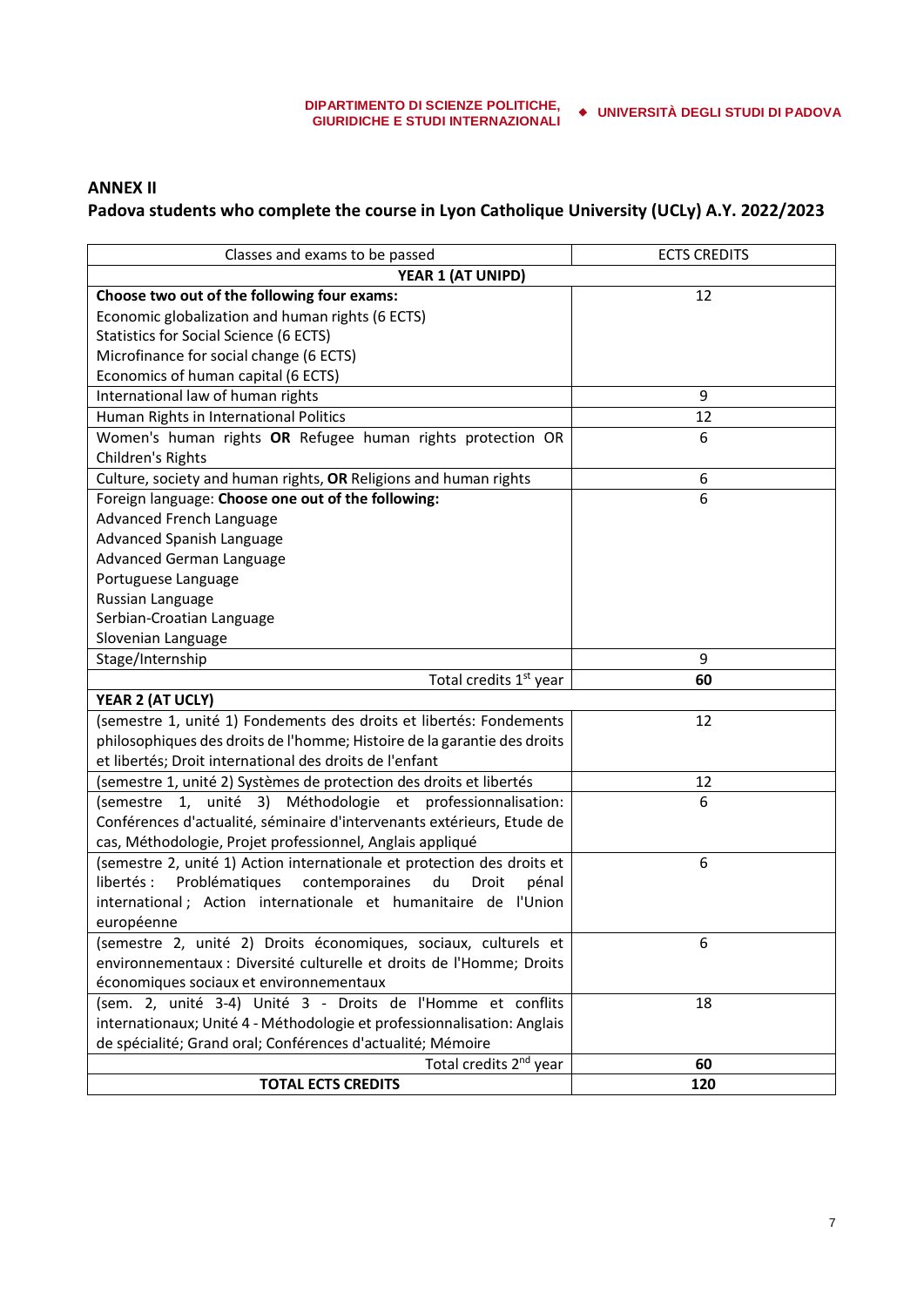# **Padova students who complete the course in Université Grenoble Alpes (UGA) A.Y. 2022/2023**

| Classes and exams to be passed                                                                                            | <b>ECTS CREDITS</b> |
|---------------------------------------------------------------------------------------------------------------------------|---------------------|
| YEAR 1 (AT UNIPD)                                                                                                         |                     |
| Choose two out of the following four exams:                                                                               | 12                  |
| Economic globalization and human rights (6 ECTS)                                                                          |                     |
| <b>Statistics for Social Science (6 ECTS)</b>                                                                             |                     |
| Microfinance for social change (6 ECTS)                                                                                   |                     |
| Economics of human capital (6 ECTS)                                                                                       |                     |
| International law of human rights                                                                                         | 9                   |
| Human Rights in International Politics                                                                                    | 12                  |
| Women's human rights OR Refugee human rights protection OR                                                                | 6                   |
| Children's Rights                                                                                                         |                     |
| Culture, society and human rights, OR Religions and human rights                                                          | 6                   |
| Foreign language: Choose one out of the following:                                                                        | 6                   |
| Advanced French Language                                                                                                  |                     |
| Advanced Spanish Language                                                                                                 |                     |
| Advanced German Language                                                                                                  |                     |
| Portuguese Language                                                                                                       |                     |
| Russian Language                                                                                                          |                     |
| Serbian-Croatian Language                                                                                                 |                     |
| Slovenian Language                                                                                                        |                     |
| Stage/Internship                                                                                                          | 9                   |
| Total credits 1 <sup>st</sup> year                                                                                        | 60                  |
| YEAR 2 (AT UGA)                                                                                                           |                     |
| (semestre 1, unit 1) Fondements des droits et libertés (histoire de la                                                    | 15                  |
| garantie des droits et libertés - fondements philosophiques des droits de                                                 |                     |
| l'homme - théorie général des droits fondamentaux)                                                                        |                     |
| (semestre 1, unité 2) Perspectives internationales et comparatiste de                                                     | 6                   |
| protection des droits et libertés (droit comparé des droits fondamentaux                                                  |                     |
| en anglais – droit onusien des droits de l'homme)                                                                         |                     |
| (semestre 1, unité 2) Perspectives internationales et comparatiste de                                                     | $\overline{2}$      |
| protection des droits et libertés, au choix : soft law (en français) OU                                                   |                     |
| European Law Moot Court (en anglais)                                                                                      |                     |
| (semestre 1, unité 3) Professionnalisation (Méthodologie, projet                                                          | $\overline{7}$      |
| professionnel et anglais appliqué - montage et gestion de projet -                                                        |                     |
| conférences d'actualité et séminaire d'intervenants extérieurs)                                                           |                     |
| (semestre 2, unité 1) Droits civils et politiques (droit pénal et garantie des<br>droits - garantie des droits en Europe) | 6                   |